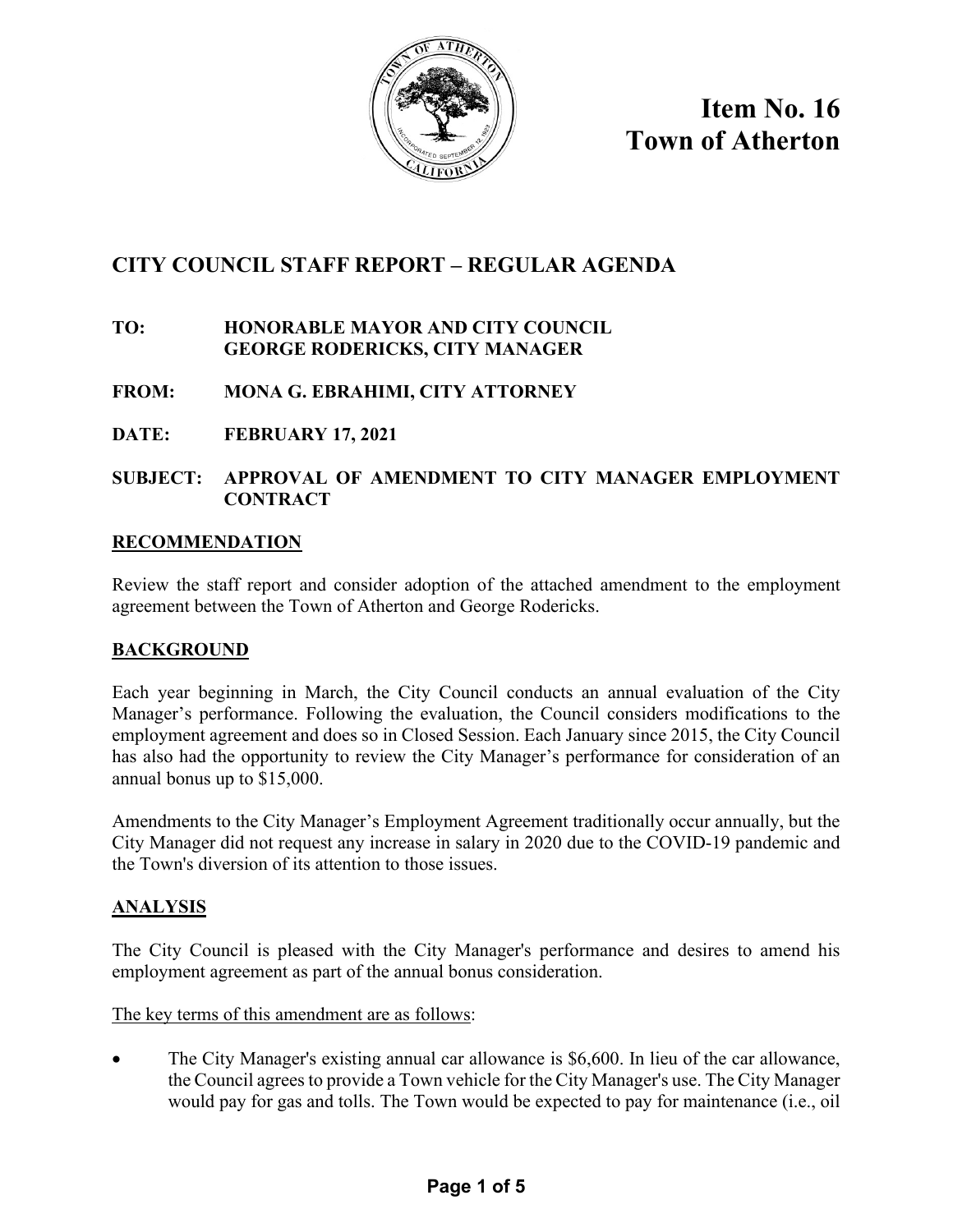changes, tires, engine, and insurance). Furthermore, as a government vehicle, the car would only be used for city related business and not personal use. The purchase of a vehicle will be in a make and model equivalent to the following vehicles shown only as examples:

- o Honda CR-V Hybrid \$27,750 \$35,950;
- o Toyota RAV4 Hybrid \$28,350 \$36,880;
- o Ford Escape Hybrid \$28,265 \$35,050.
- One-time merit bonus in the amount of \$10,000.
- All other terms shall remain the same.

#### **POLICY FOCUS**

The amendment to the employment agreement provides a merit bonus to the City Manager for his performance, which also serves as a retention tool for the Town and to prevent compaction with other staff.

### **FISCAL IMPACT**

The approval of this seventh amendment to the City Manager's employment agreement will result in a savings of \$6,600 that would otherwise be paid to Mr. Rodericks for a car allowance. However, the Town will pay a one-time bonus to him in the amount of \$10,000. The purchase of a new vehicle and associated maintenance may cost up to approximately \$40,000. The vehicle will be a Town asset. Elimination of the car allowance will occur upon provision of the vehicle by the Town.

#### **PUBLIC NOTICE**

Public notification was achieved by posting the agenda, with this agenda item being listed, at least 72 hours prior to the meeting in print and electronically. Information about the item is also disseminated via the Town's electronic News Flash and Atherton Online. There are approximately 1,600 subscribers to the Town's electronic News Flash publications. Subscribers include residents as well as stakeholders – to include, but not limited to, media outlets, school districts, Menlo Park Fire District, service providers (water, power, and sewer) and regional elected officials.

#### **COMMISSION/COMMITTEE FEEDBACK/REFERRAL**

This item has or X has not been before a Town Committee or Commission.

- Audit/Finance Committee (meets every other month)
- Bicycle/Pedestrian Committee (meets as needed)
- Civic Center Advisory Committee (meets as needed)
- Environmental Programs Committee (meets every other month)
- Park and Recreation Committee (meets each month)
- Planning Commission (meets each month)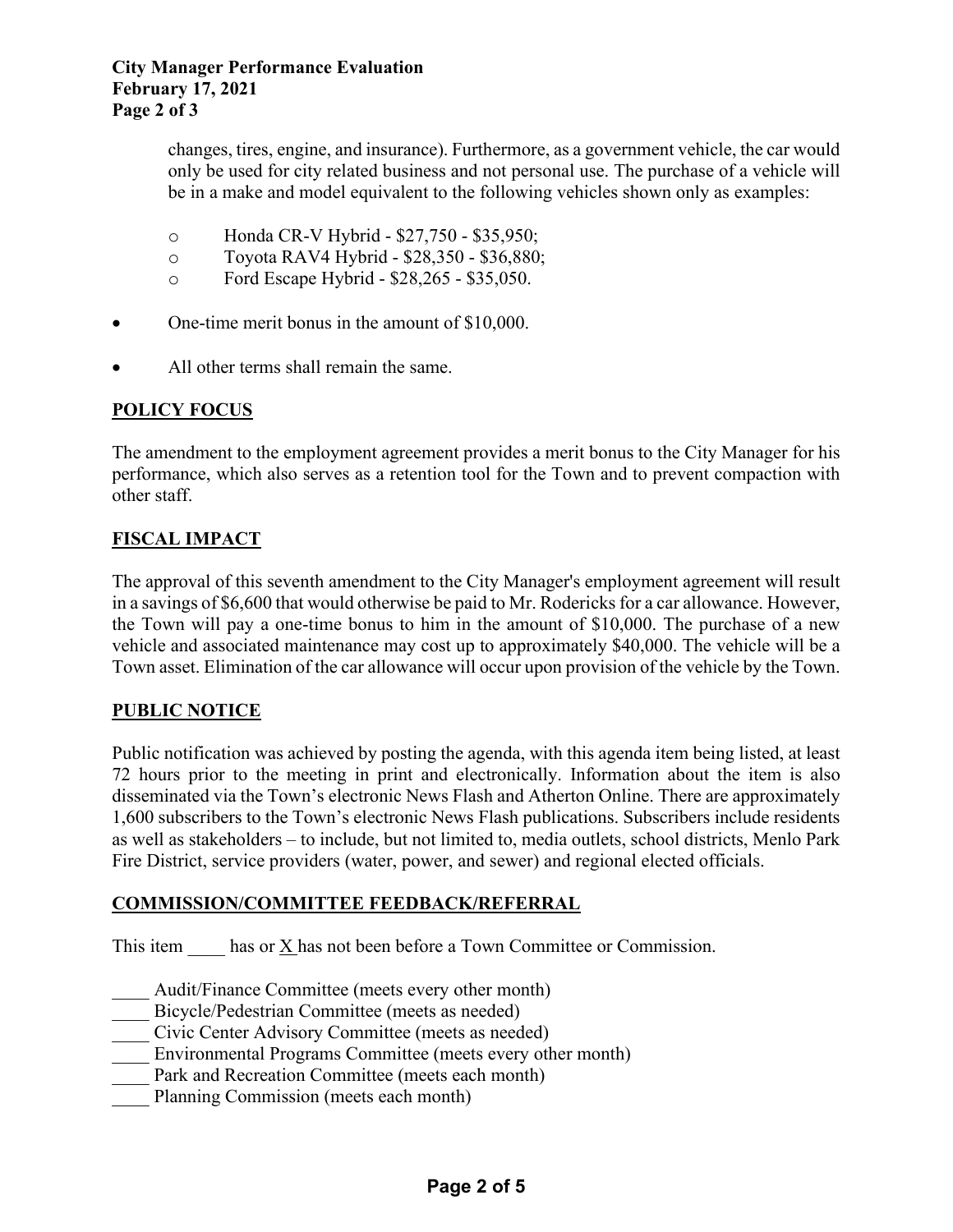### **City Manager Performance Evaluation February 17, 2021 Page 3 of 3**

- Rail Committee (meets every other month)
- Transportation Committee (meets every other month)
- Tree Committee (meets each month)

## **ATTACHMENTS**

ATTACHMENT 1 – Amendment No. 7 to the Employment Agreement between the Town of Atherton and George Rodericks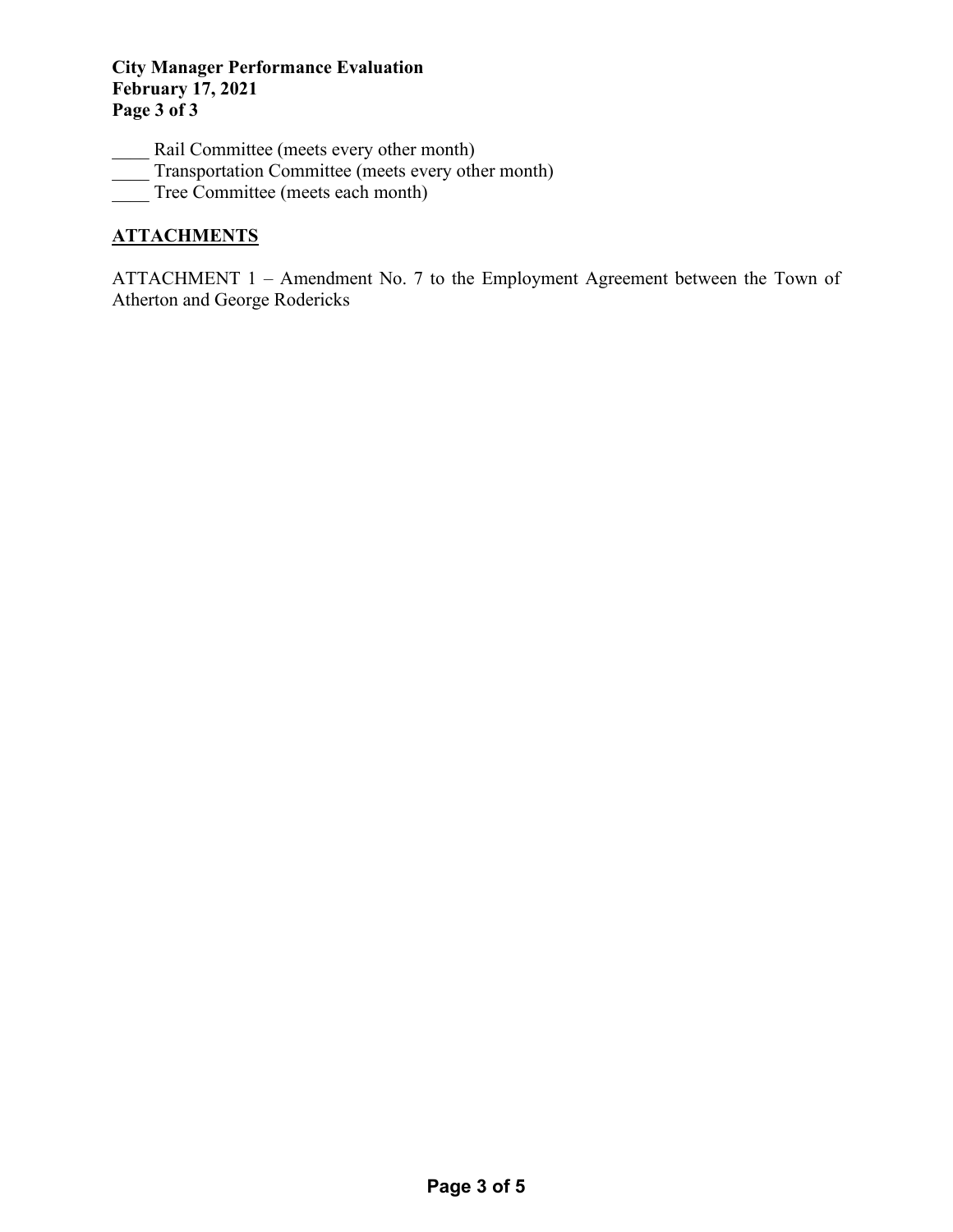## Amendment No.7 to the Employment Agreement between the Town of Atherton and George Rodericks

The Employment Agreement ("Agreement") entered into by and between the TOWN OF ATHERTON, a municipal corporation ("Town") and GEORGE RODERICKS ("City Manager") on or about October 19, 2012, and amended on July 1, 2013, July 1, 2014, July 1, 2015, July 1, 2016, July 1, 2017, and July 1, 2019, is further amended, effective February 17, 2021, as set forth below:

1. The City Manager is currently provided, among other things, a car allowance in the annual amount of \$6,600 in Paragraph 4, titled "COMPENSATION," of the Agreement. The parties agree that in lieu of this car allowance, the Town will now provide the City Manager a Town vehicle. Accordingly, Paragraph 4 of the Agreement is amended as follows:

The parties agree to delete the following sentence from Paragraph 4 of the Agreement:

"Manager shall, commencing July 1, 2019, receive a monthly automobile allowance of Five Hundred Fifty Dollars (\$550.00)."

This deleted sentence will be replaced with the following sentences in Paragraph 4 of the Agreement:

"The Town agrees to provide a Town vehicle for the City Manager's official use. The City Manager agrees to pay for gas and tolls. The Town will pay for maintenance (i.e., oil changes, tires, engine, insurance). The parties agree that as a government vehicle, the car will only be used for Town related business and not for personal use. In the event of an inadvertent personal use by City Manager, beyond incidental use, the cost of such use must be reimbursed to the Town for wear and tear at the most current publicly posted Internal Revenue Service standard mileage rates.

The parties agree that purchase of a vehicle will be in a make and model equivalent to, and by examples only, the vehicles identified below, in the value ranges identified below:

- a. Honda CR-V Hybrid \$27,750 \$35,950;
- b. Toyota RAV4 Hybrid \$28,350 \$36,880;
- c. Ford Escape Hybrid \$28,265 \$35,050."
- 2. Paragraph 4 is further amended to add the following sentence at the end of Paragraph 4:

"City Manager shall receive a one-time merit bonus in the amount of ten-thousand dollars (\$10,000.00) to be paid by the Town to the City Manager by March 1, 2021."